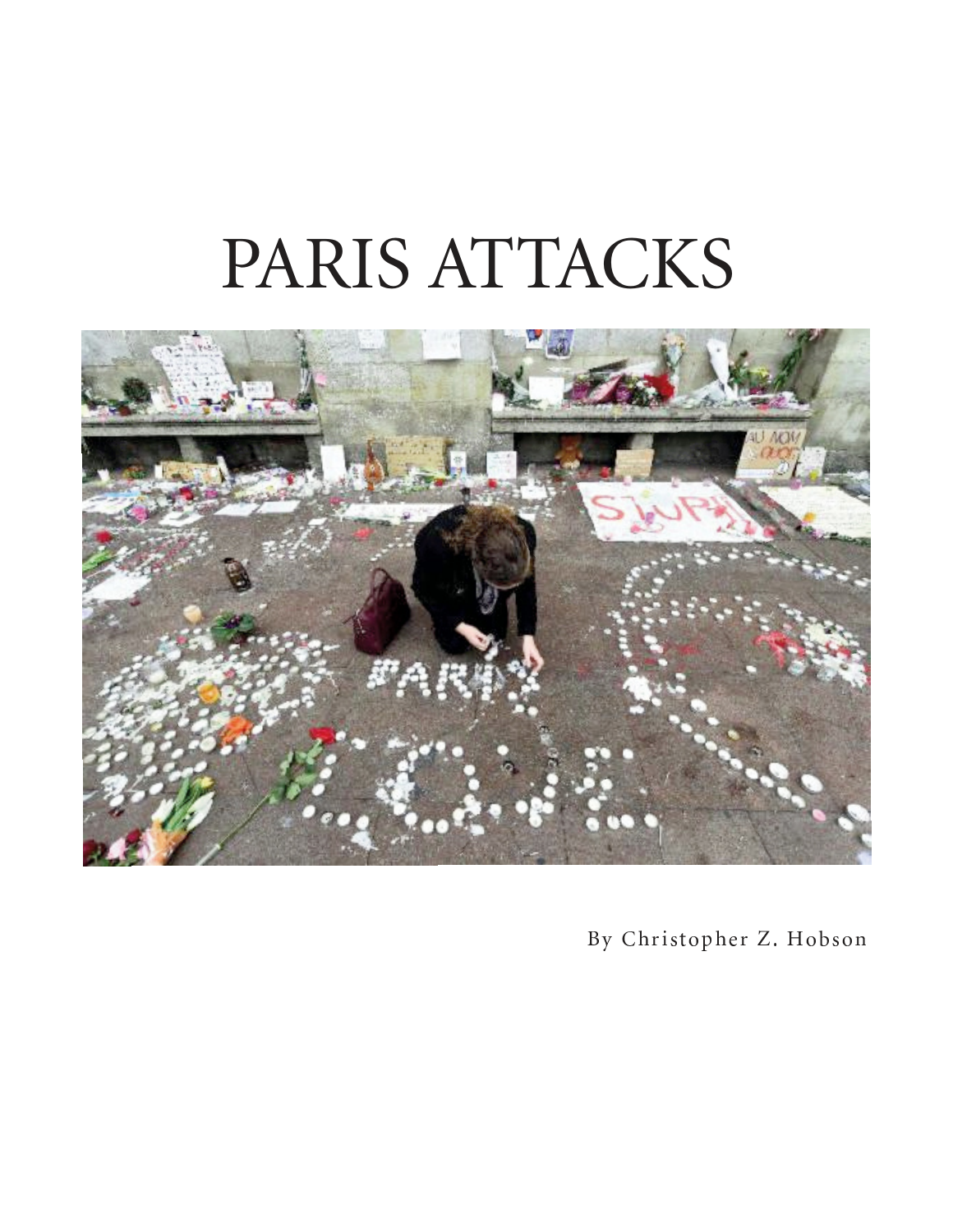From my point of view, the armed attacks that killed at least 129 people and wounded 352 in Paris on Nov. 13 are not only morally and humanly wrong, but also have nothing in common with revolutionary action. Revolutionaries should condemn the attacks, not feel any solidarity with the attackers, and not defend them against the state—as we would with a wide variety of revolutionary activists whom we might oppose politically. This said, it's important not to lose sight of the larger truth that the various imperialist powers—the U.S., Russia, Great Britain, Germany, and France itself—remain the main perpetrators of terror and destruction in the Middle East and elsewhere.

While all the evidence isn't in, it seems likely that the attackers were so-called "radical Islamic" forces, perhaps affiliated with or identifying with the "Islamic State," as the French government claims. (It's reported that the "Islamic State" has taken responsibility.) If so, the attacks might seem a continuation or part of a struggle against Western domination over Muslim countries. And in a very general (and superficial) sense they are part of such a struggle. However, even leaving aside that the "Islamic State," where it has power, is repressive and exceptionally brutal, attacks like those in Paris are a substitution for and a deterrent to revolutionary struggle. Conspiratorial terrorism against civilians—as was also true of the September 2001 attacks in the United States, for example—is an attempt to substitute for a mass movement of the people, and/or it is an action against the mass of the people. These actions were aimed at French people as enemies, rather than as potential allies in a struggle against imperialism. They were also a substitution for—and really a deterrent to—mass action by Muslims and Arabs against imperialism, including mass action by French Muslims and Arabs against French anti-Islamic legislation and social and economic oppression. And, always and everywhere, the effect of conspiratorial terrorism against civilians is to drive ordinary people into the arms of the government, since they want and need to be protected against murder by unseen forces. So, the effect of these actions is to strengthen rather than weaken oppressive governments.

I see a distinction between these acts and such actions as the recent wave of Palestinian stabbing attacks against Israeli citizens in Israel and the occupied West Bank. I don't see the latter as a road forward but I do see them as part of a mass anger and desperation. The attacks on Israelis are negative in some of the same ways as the Paris attacks—they mostly target ordinary people rather than the military or police, and they increase support for Israel's government, at least in the short term. But they are an outgrowth of a long prior struggle including the two preceding intifada movements, and they take place when the Israeli government has undermined all efforts at negotiating with Palestinians and has continued to support colonization and partial annexation of the West Bank. I think it probable that tactics of mass civil disobedience would gain more for Palestinians; but nonetheless, I am in sympathy with those struggling against Israel and defend them against the state.

In the Paris attacks, in contrast, those killed and wounded are not occupiers, they are ordinary people attending sports events and concerts. Those who treat them as enemies have the wrong goals, not just the wrong strategy or tactics. They view the issue as a clash of civilizations or ways of life rather than a struggle against imperialism and oppression.



French Muslims



French victims